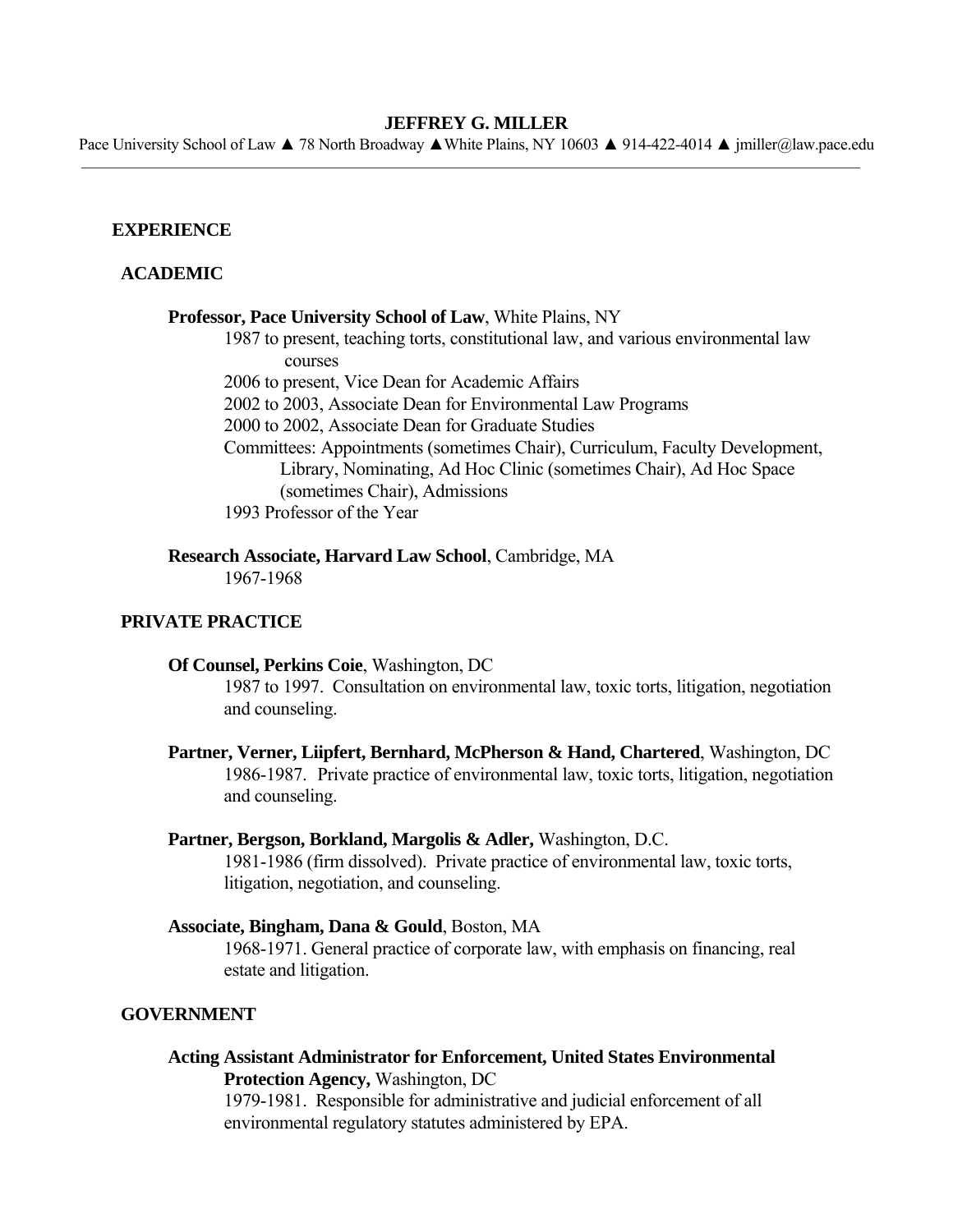# **Deputy Assistant Administrator for Water Enforcement, United States Environmental Protection Agency,** Washington, D.C.

1975-1979. Responsible for permit issuance, administrative and judicial enforcement of water pollution statutes administered by EPA. As Chair of Agency Task Force on Hazardous Waste Enforcement, developed and implemented EPA's program for enforcement against hazardous waste sites.

 **Director, Enforcement Division (1973-1975) and Chief, Enforcement Branch (1971-1973), United States Environmental Protection Agency, Region I,** Boston, MA

Responsible for administrative and judicial enforcement of all environmental regulatory statutes implemented by EPA in the six New England states and, as director, for permit issuance.

### **BOARDS**

- **Verein zur Austrichtung und Forderung des 'Villem C. Vis International Commercial Arbitration Moot,'** Treasurer and member of the presiding committee of an Austrian not-for-profit organization dedicated to organizing and promoting an annual moot arbitration competition in the field of international commercial arbitration for law students from around the world. 2007 to present.
- **EnviroSource, Inc.,** Stamford, CT, a publicly traded steel industry service and industrial waste treatment company. 1992 to 2001. Audit Committee. (Company acquired and taken private)
- **EnviroSafe, Inc.,** King of Prussia, PA, a publicly traded hazardous waste management company. 1986 to 1992. Executive Committee, Audit Committee, Chair Special Independent Directors Committee on Merger. (Company merged into EnviroSource, Inc.)
- **Environmental Law Institute**, Washington, DC, a not-for-profit institute promoting publication and education in environmental law. 1984-1990, Treasurer, 1987-1990
- **John Jay Legal Services, Inc., White Plains, NY, a not-for-profit legal service associated** with Pace University School of Law.
- **Pace Environmental Litigation Clinic, Inc.,** White Plains, NY, a not-for-profit legal service for environmental litigation associated with Pace University School of Law and the Hudson Riverkeeper. 1988 to present

# **EDUCATION**

 **LL.B., Harvard Law School**, 1967, *cum laude*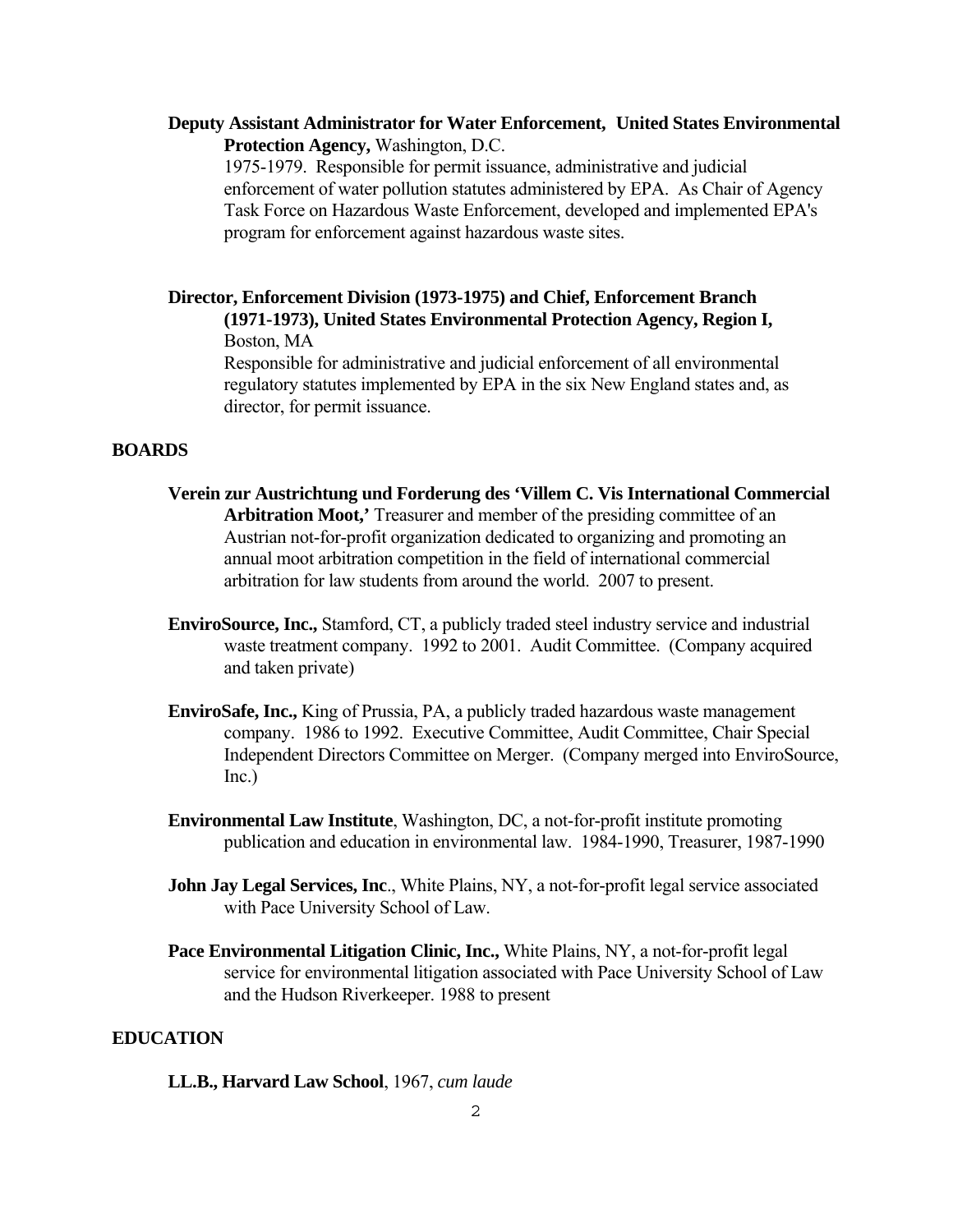## **A.B., Princeton University**, 1963, *cum laude*, Phi Beta Kappa

#### **PROFESSIONAL ACTIVITIES**

#### **MEMBERSHIPS**

Peer Reviewer, National Institute of Justice, Washington, DC, 1993 to present.

Advisory Board for Environmental Crimes, U.S. Sentencing Commission, 1991.

Editorial Advisory Board, ENVIRONMENTAL LAW REPORTER, 1983 to present.

Advisory Council, Environmental Law Institute, 1990 to present.

 American Bar Association, Section on Energy and Environmental Law, 1981 to present; Chair, Water Quality Committee, 1986-1988; Vice Chair, Water Quality Committee, 2002 to 2004.

# **CONTINUING LEGAL EDUCATION**

 Faculty member at numerous programs sponsored by Federal Circuit Courts of Appeal, ALI/ABA, the ABA Section on Energy and Environmental Law, PLI, state and local bar associations, law schools, the Environmental Law Institute, the American Arbitration Association, the National Association of Attorneys General, private organizations, and Pace Law School.

## **NEGOTIATION TRAINING**

 Faculty for many two and a half day workshops on negotiation skills development for Federal and state enforcement officials, law firms and others.

## **INTERNATIONAL ACTIVITIES**

 Lecturer and consultant on environmental law in Brazil, Argentina, Slovenia, England, Hungary & Thailand, sponsored by USIA, World Environment Council, German Marshall Fund, Environmental Law Institute, Tinker Foundation & others. Week-long mini-courses on environmental law in Argentina and Slovenia.

#### **PUBLICATIONS**

# **BOOKS AND MONOGRAPHS**

 INTRODUCTION TO ENVIRONMENTAL LAW: CASES AND MATERIALS ON THE LAW OF WATER POLLUTION, with Nancy Long and Ann Powers (Environmental Law Institute 2008)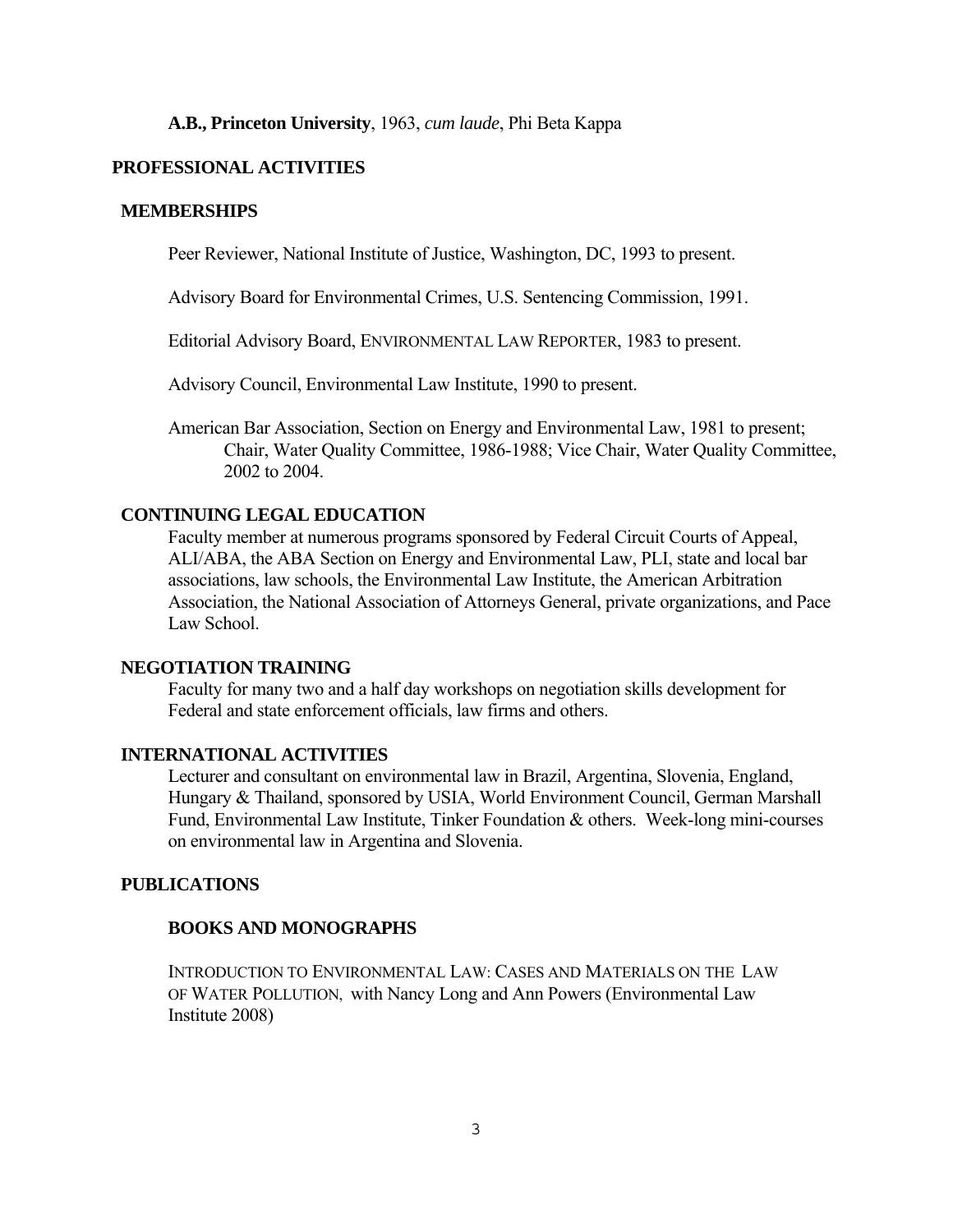LAW OF HAZARDOUS WASTE DISPOSAL AND REMEDIATION, with Craig. N. Johnston (West Publishing Co., 1996, second edition 2005)

 FUNDAMENTALS OF NEGOTIATION: A GUIDE FOR ENVIRONMENTAL PROFESSIONALS, with Thomas R. Colosi, (Environmental Law Institute Monograph, 1989)

 CITIZEN SUITS: PRIVATE ENFORCEMENT OF FEDERAL POLLUTION CONTROL LAW (Wiley Law Publications, 1986)

### **CHAPTERS IN BOOKS**

*Organizational Liability for Environmental Crimes in Civil and Common Law Countries*, with Caroline Justice, in PROCEEDINGS OF THE FOURTH COLLOQUIUM OF THE INTERNATIONAL UNION FOR THE CONSERVATION OF NATURE , ACADEMY OF ENVIRONMENTAL LAW (eds. Lee Paddock et al., Cambridge University Press, 2010).

*Remedying Our Fragmented Governmental Structures to Deal with Our Nation-on-Edge Problems* in LOSING GROUND, A NATION ON EDGE (eds. John R. Nolon & Daniel B Rodriguez, Environmental Law Institute 2007).

*Introduction to Environmental Law for Health Professionals*, in ENVIRONMENTAL AND OCCUPATIONAL Medicine (ed. William N. Rom, Little Brown & Co., 1992, revision, 1998, revision, 2006)

 *Liability for War-Caused Environmental Damage: Models from United States Law*, in THE ENVIRONMENTAL CONSEQUENCES OF WAR (eds. Jay E. Austin & Carl E. Bruch, Cambridge University Press, 2000)

*Government Enforcement of Federal Environmental Regulatory Statutes*, in ENVIRONMENTAL LAW & PRACTICE, (eds. Donald W. Stever & Eliza A. Dolin, Clark Boardman Publishers, 1987, revised yearly)

*Enforcement*, in TREATISE ON ENVIRONMENTAL LAW (Sheldon M. Novick, Clark Boardman Publishers, July, 1987 revised yearly)

*Safe Drinking Water Act* and *Marine Protection, Research and Sanctuaries Act*, in ENVIRONMENTAL LAW HANDBOOK Eighth and Ninth Editions (ed. Thomas Sullivan, Government Institutes, Inc., 1985, 1987)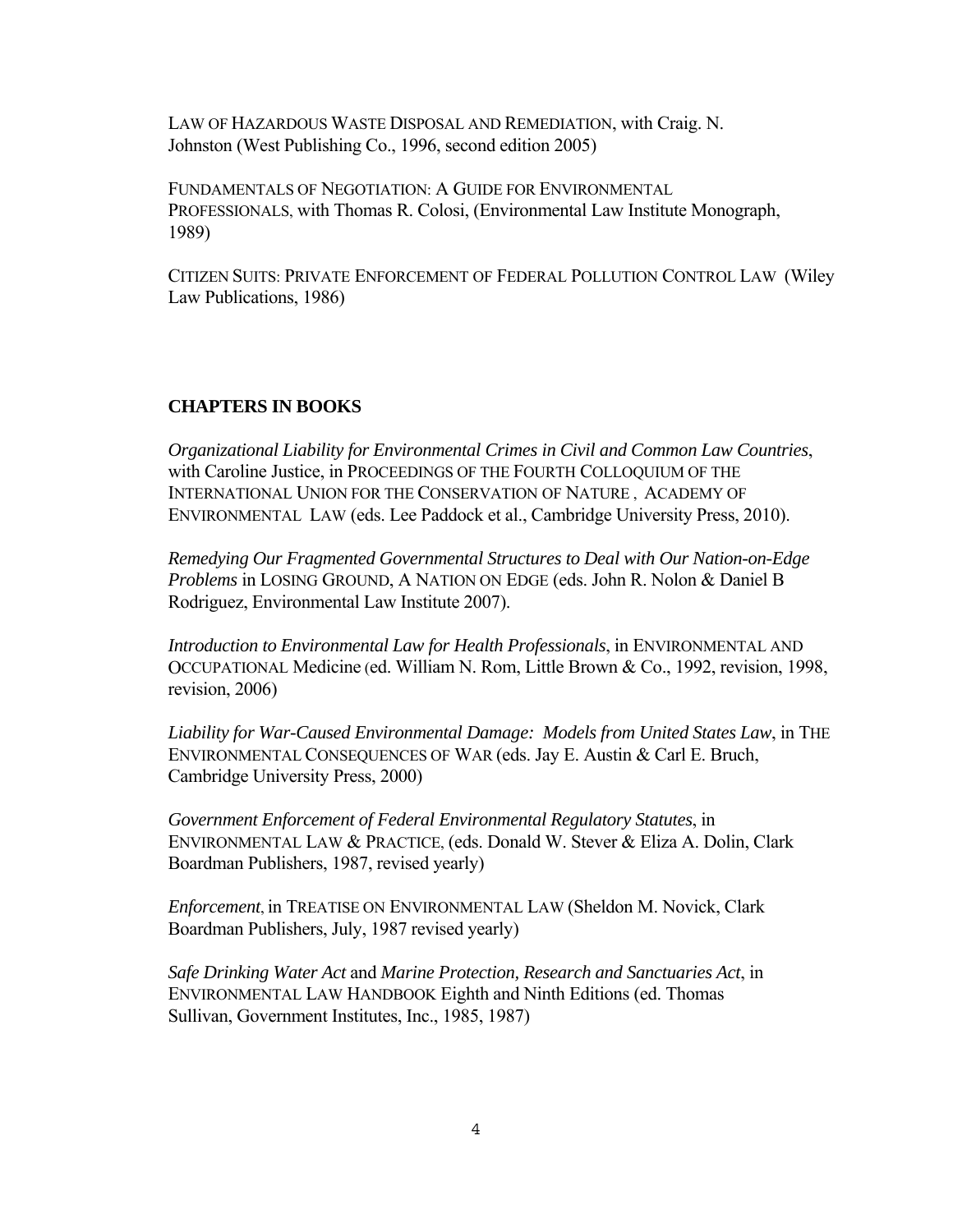*What an Environmental Audit Can Help You Avoid: The Case History of Kepone*, with Angus Macbeth, in ENVIRONMENTAL AUDITING HANDBOOK (ed. L. Lee Harrison, McGraw-Hill, 1984)

*Environmental Law*, alone and with various co-authors, in ANNUAL REVIEW OF MASSACHUSETTS LAW ( Boston College Law School, 1971, 1972, 1973 & 1974)

*Statutory and Constitutional Difficulties with the Foreign Asset Control Regulations*, Appendix to John R. Garson, *The American Trade Embargo against China,* in CHINA TRADE (ed. Eckstein, Praeger Publishers, 1970)

# **LAW REVIEWS AND PERIODICALS**

*Remedying Our Fragmented Governmental Structures to Deal with Our Nation-on- Edge Problems*, 38 ENVT'L LAW REP. 10187 (2008)

*The Supreme Court's Water Pollution Jurisprudence: Is the Court All Wet?* 24 VA. ENVTL. L. J. 125 (2005)

*Theme and Variations in Statutory Preclusions against Successive Environmental Enforcement Actions by EPA and Citizens, Part II: Statutory Preclusions on EPA Enforcement*, 29 HARV. ENVTL. L. REV. 1 (2005)

*Theme and Variations in Statutory Preclusions against Successive Environmental Enforcement Actions by EPA and Citizens, Part I: Statutory Preclusions on Citizen Enforcement*, 28 HARV. ENVT'L L. REV. 401 (2004)

*Overlooked Issues in the 'Diligent Prosecution' Preclusions of Citizen Suits*, presented at the 2003 Symposium on Citizen Suits at Widener Law School, 10 WID. L. REV. 63 (2003).

*Aplicacion y cumplimiento efectivo del derecho ambiental*, 1 CONFERENCIA INTERNACIONAL SOBRA APLICACION Y CUMPLIMIENTO DE LA NORMATIVA AMBIENTAL EN AMERICA LATINA 73 (Fundacion Ambiente y Recursos Naturales, Buenos Aires, Argentina, 2002)

*A Generational History of Environmental Law and its Grand Themes: A Near Decade of Garrison Lectures*, 19 PACE ENVT'L L. REV. 501 (2002)

*Effective Enforcement of Environmental Laws*, 9 REVISTA 185 (Escola da Magistratura do Estado de Rondonia, Porto Velho, Brazil, 2002)

*The Standing of Citizens to Enforce Against Violations of Environmental Statutes in the United States*, 12 J. ENVT'L L 370 (Oxford 2000)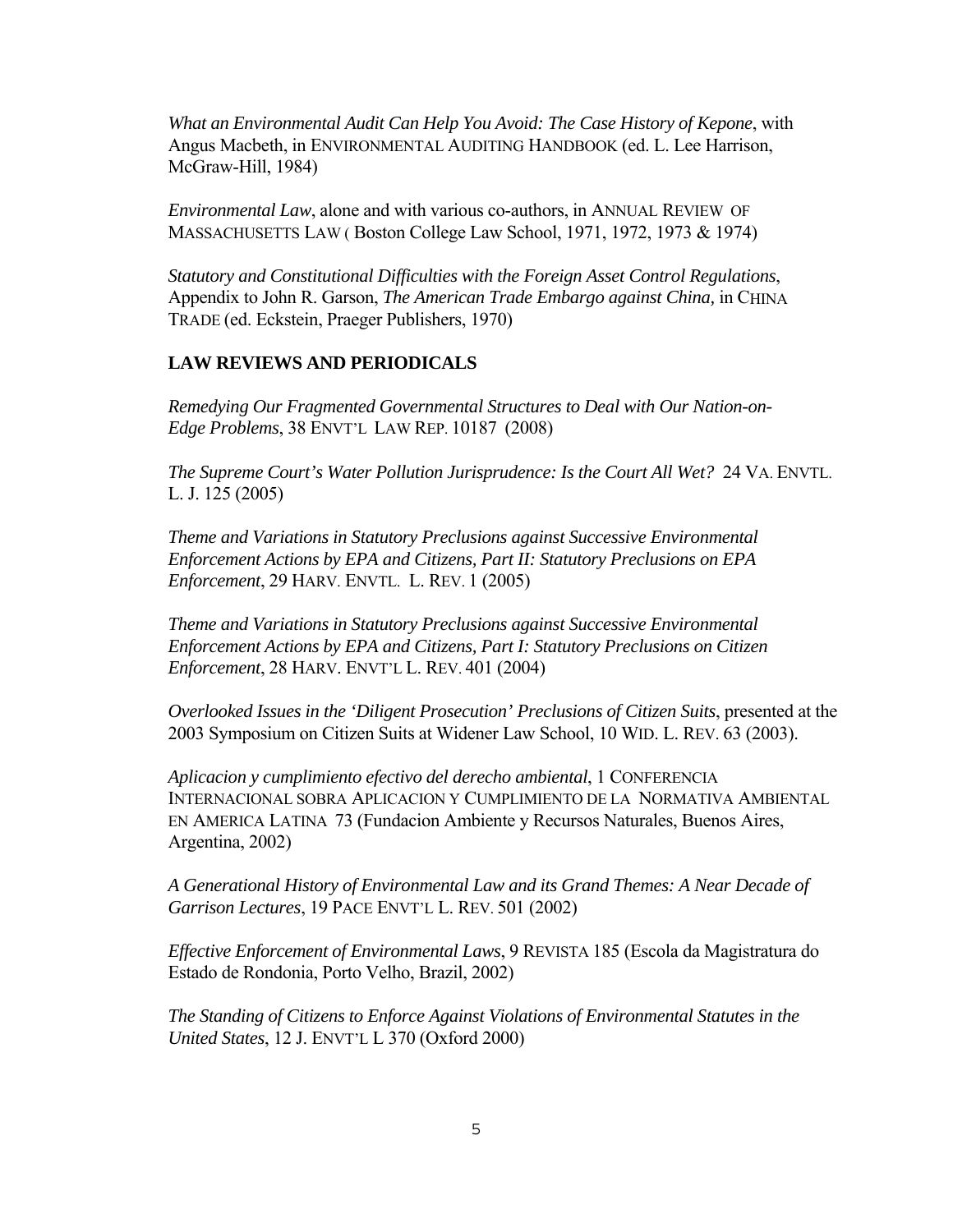*Evolutionary Statutory Interpretation: Mr. Justice Scalia Meets Darwin*, 20 PACE L. REVIEW 409 (2000)

*La Corta Suprema de Estados Unidos Adopta una 'Postura Liberal" en Matena de Legitimacion procesal para accionor por motives ambientales,* EL DERECHO (Buenos Aires, Sept. 13, 2000)

 *United States Pollution Control Laws*, 13 P ACE ENVT"L L. REV. 513 (1996)

*El Control de la Contaminacion del agua en los Estados Unidos*, DIALOGOS 1990 (Fundacion Ambiente y Recursos Naturales, Buenos Aires, Argentina)

*War of the World*, PACE, p. 9, Fall (1989)

 Gwaltney of Smithfield, Ltd. v. Chesapeake Bay Foundation, Inc.: *Invitation to the Dance of Litigation*, XVIII ENVT'L L. REP. 10098 (1988)

*What Would You Do if You Were Running EPA,*? XVIII ENVT'L L. REV. 10251 (1988)

*Water Quality Committee*, with others, annual survey of developments under the Clean Water Act, NATURAL RESOURCES L. (ABA 1985, 1986 & 1987)

*Theory, Practice and Regulation of Deep Well Disposal*, 1 HAZARDOUS SUBSTANCES 14 (1986)

*Releases-Appropriate Inducement to Settlement*, ENVT'L FORUM (January 1986)

*Case Law Developments in Water Pollution*, 2 ENVT'L MGMENT REP. VII (1986)

*Private Enforcement of Federal Environmental Laws: The Emerging Role of Citizen Suits*, ENVT'L ANALYST (December, 1984)

*Private Enforcement of Federal Pollution Control Law, Part III*, 14 ENVT'L L. REP. 10407 (1984)

*Private Enforcement of Federal Pollution Control Law, Part II*, 14 ENVT'L L. REP. 10062 (1984)

*Private Enforcement of Federal Pollution Control Law, Part I*, 13 ENVT'L L. REP. 10309 (1983)